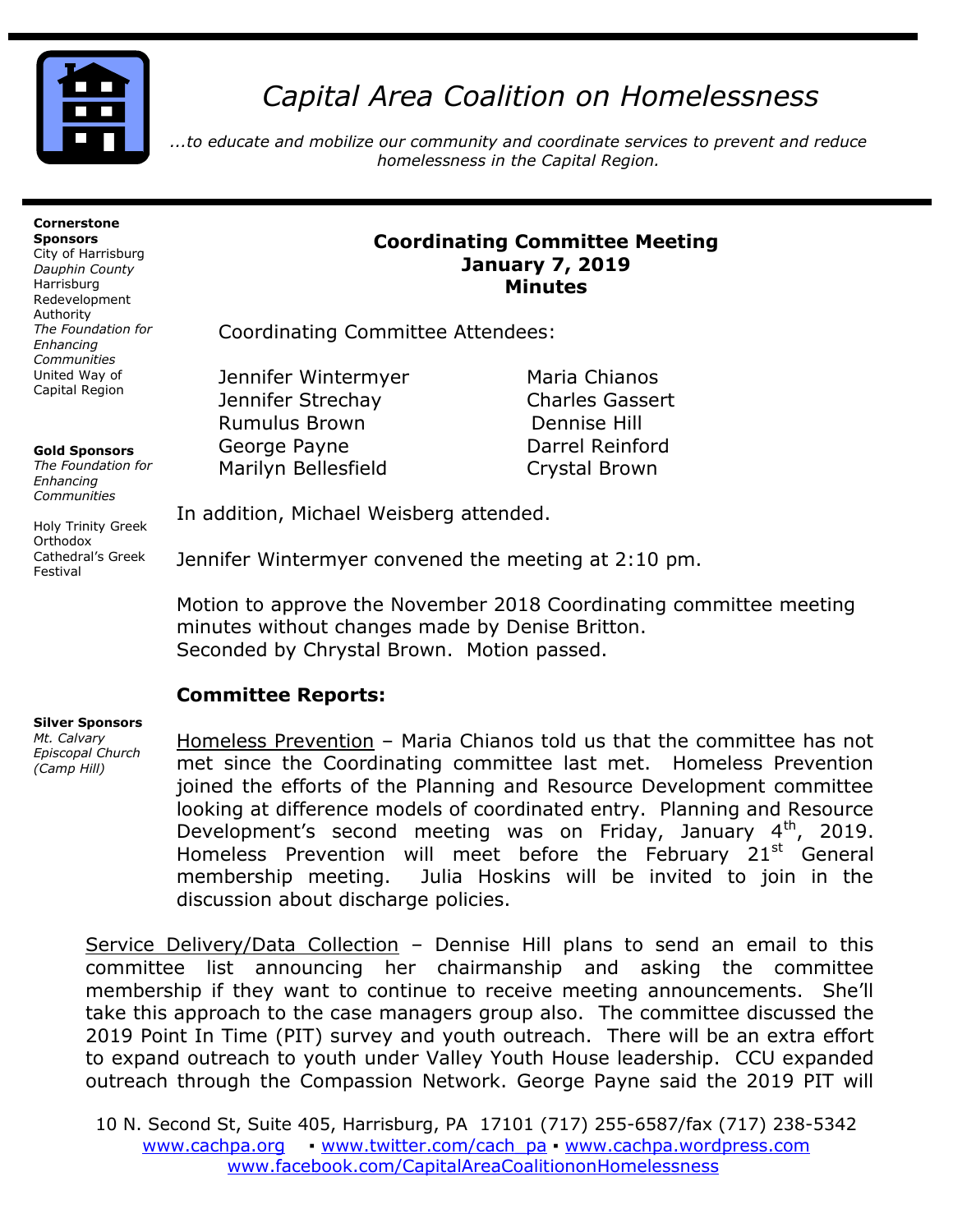take place on Wednesday, January 23 with a snow date of January 30<sup>th</sup>. He described the process of using HMIS to do a shelter survey for January 23rd. Providers were urged to ensure all appropriate clients are correctly exited from program. Deb Ritchey said that the Data Quality subcommittee met and will soon have a draft memorandum of understanding for the Service Delivery and the Coordinating committees' review.

Coordinated Entry – Marilyn Bellesfield asked if this committee is to report every month to the Coordinating committee. Jennifer Wintermyer said that every other month is good. The committee discussed the access and marketability components of coordinated entry and policies and procedures at its last meeting (see handouts). Part of the discussion included three possible sites that are geographically placed for entry points in Dauphin County. We discussed agencies not doing the vulnerability index crucial to prioritizing homeless people on the waiting list. The committee will discuss assessment at its next meeting.

Public Information and Education – Chrystal Brown provided the attached quote for the Coordinating committee's approval to explore changing CACH's logo. Jennifer Wintermyer said this is a good price for two drafts.

Motion by Marilyn Bellesfield to approve the expenditure of \$150 cited in the quote for this work. Seconded by Chuck Gassert. Motion passed.

**New business –** Jennifer Wintermyer reported on the work of the Planning and Resource Development committee. This group talked about a variety of foundational work needed. She distributed our by-laws with the highlighted areas needing revision. Some of these areas include the number of representatives on the Coordinating committee, committee descriptions and Coordinating committee attendance. The by-laws have not been revised since 2007. Though CACH is a separate 501(c)(3) agency, HRA does much of the fiduciary and governance issues, which is problematic. George Payne said that HRA worked as CACH, not as HRA. We had a discussion regarding CACH's responsibilities, Director Liability and vulnerability, payroll and tax filings and the need for a Management Agreement between HRA and CACH. The committee recommends a structural change (see handout). In this proposed structural change, recipients of CoC funding are not on the Board of Directors, there is no HRA staff, and the Board will meet less frequently. The proposed Planning and Resource Development committee replaces the Coordinating committee and includes funding recipients and other stakeholders. Because Bryan Davis and Dan Eisenhauer are not present, so action will be taken on this proposal structural change. We discussed the proposal. This proposal recognizes the work done and is not a criticism. The plan is to build on those accomplishments. The next step is to revise the by-laws. Jennifer will review Coordinating committee attendance for the past year with other members and staff. Michael Weisberg recommended that a nominating committee be instituted. These

10 N. Second St, Suite 405, Harrisburg, PA 17101 (717) 255-6587/fax (717) 238-5342 [www.cachpa.org](http://www.cachpa.org/) • [www.twitter.com/cach\\_pa](http://www.twitter.com/cach_pa) • [www.cachpa.wordpress.com](http://www.cachpa.wordpress.com/) [www.facebook.com/CapitalAreaCoalitiononHomelessness](http://www.facebook.com/CapitalAreaCoalitiononHomelessness)